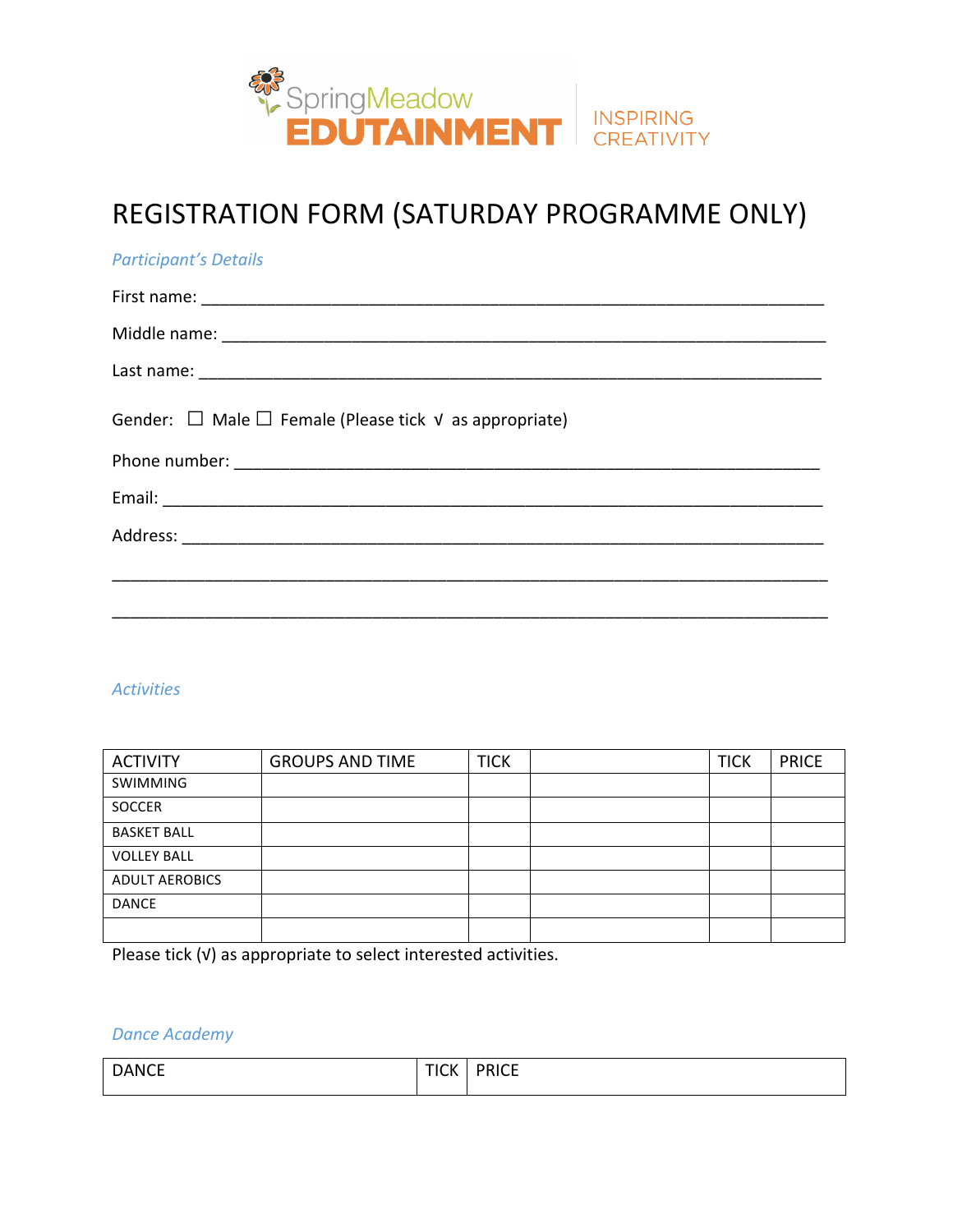#### *Music Academy*

| <b>INSTRUMENT</b>     | <b>TICK</b> | <b>PRICE</b> |
|-----------------------|-------------|--------------|
| <b>PIANO</b>          |             |              |
| <b>VIOLIN</b>         |             |              |
| <b>GUITAR</b>         |             |              |
| <b>RECORDER</b>       |             |              |
| SAXOPHONE             |             |              |
| <b>CLARINET</b>       |             |              |
| <b>DRUM SET</b>       |             |              |
| <b>VOICE TRAINING</b> |             |              |

#### *Disclaimer*

Does the participant have any medical problems (such as diabetes, seizures, severe allergies or mental health issues etc.) which require treatment and/or medication?  $\Box$  Yes  $\Box$  No

If yes, please specify \_\_\_\_\_\_\_\_\_\_\_\_\_\_\_\_\_\_\_\_\_\_\_\_\_\_\_\_\_\_\_\_\_\_\_\_\_\_\_\_\_\_\_\_\_\_\_\_\_\_\_\_\_\_\_\_\_\_\_\_

\_\_\_\_\_\_\_\_\_\_\_\_\_\_\_\_\_\_\_\_\_\_\_\_\_\_\_\_\_\_\_\_\_\_\_\_\_\_\_\_\_\_\_\_\_\_\_\_\_\_\_\_\_\_\_\_\_\_\_\_\_\_\_\_\_\_\_\_\_\_\_\_\_\_\_\_\_

\_\_\_\_\_\_\_\_\_\_\_\_\_\_\_\_\_\_\_\_\_\_\_\_\_\_\_\_\_\_\_\_\_\_\_\_\_\_\_\_\_\_\_\_\_\_\_\_\_\_\_\_\_\_\_\_\_\_\_\_\_\_\_\_\_\_\_\_\_\_\_\_\_\_\_\_\_

*(Please specify medical problem so that we can ensure appropriate arrangement in place.)* 

I, the undersigned, submit that my child (above named) is physically fit/in good health condition to participate in the strenuous athletic activity and I have no knowledge of any physical impairment or medical problems that will affect his ability to participate safely in the programs.

If medical attention beyond first-aid treatment is required, I understand that every attempt will be made to contact me at the phone numbers provided. In the event that the guardian cannot be reached in an Emergency requiring medical attention during the camp, I (the undersigned) authorize the Spring Meadow to act according to their best judgment in such cases. Spring Meadow shall not be responsible for injuries/health problems (*injuries/health problems shall be the responsibility of the parent/guardian of the participant*).

Upon signing this registration form, I waive, release, exonerate and discharge Spring Meadow, its personnel, agents, employees, contractors from all and any liability in the unlikely event of injury, disability or death that may occur as a result of participation in the said camp.